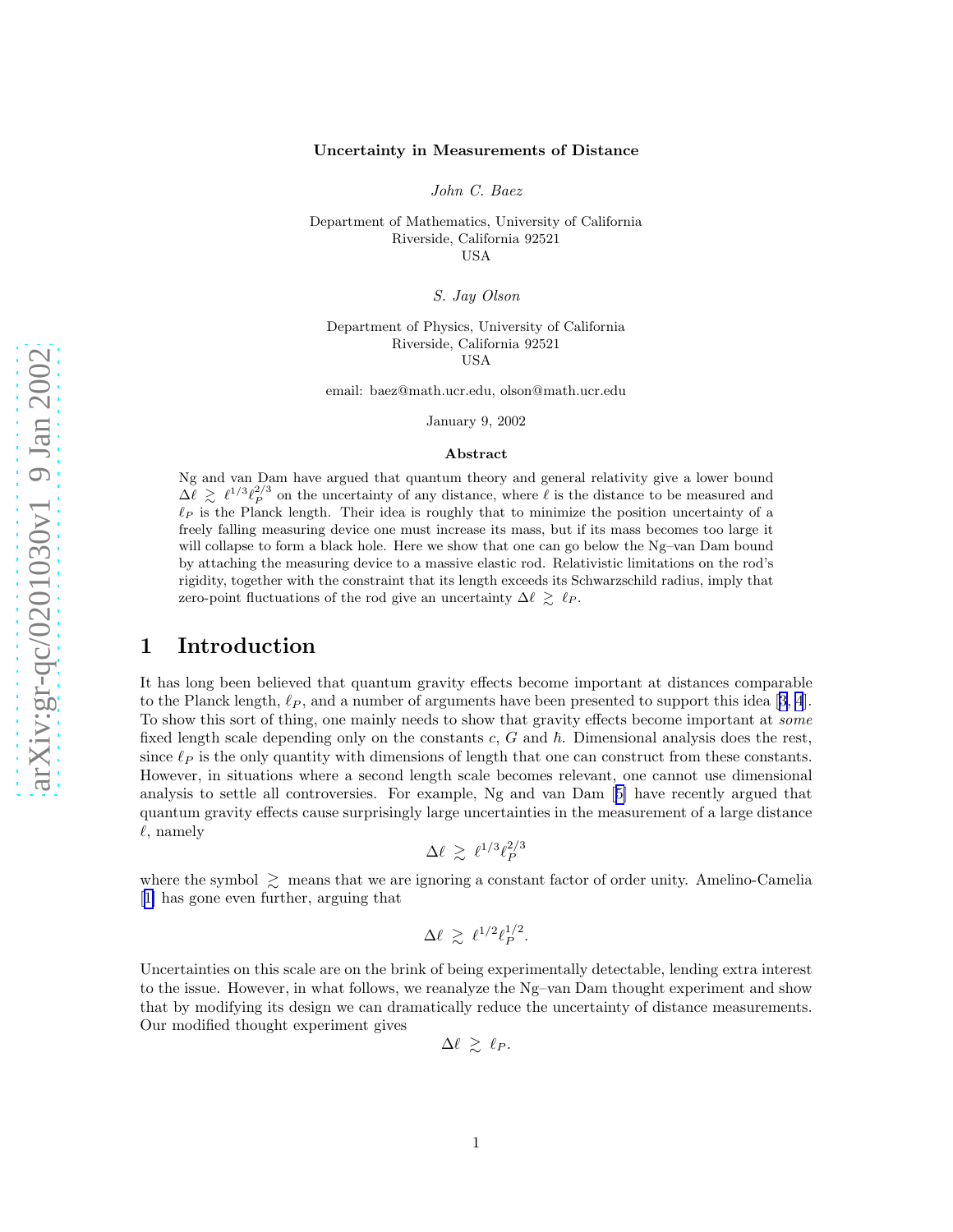# <span id="page-1-0"></span>2 Ng–van Dam Thought Experiment

The elements of the Ng–van Dam thought experiment are straightforward, and the aim is to show that through a simple application of the uncertainty principle, together with limits imposed by general relativity, we are led to the conclusion that a fundamental distance uncertainty arises that may be far larger than the Planck scale.

The argument proceeds as follows. First consider two nearby objects in free fall approximately at rest relative to one another: an observer consisting of a clock and light emitter, and a mirror. If the observer wants to know the distance to the mirror, he may simply emit a burst of light, wait a time t for the light to return, and conclude that the mirror is a distance  $\ell = ct/2$  away.

Now we are interested in the uncertainty of this measurement. Following an argument due to Wigner [\[7](#page-4-0), [9](#page-4-0)] we treat the clock as a free quantum mechanical particle and impose the uncertainty condition  $\Delta q \Delta p \geq \hbar$ . Writing  $\Delta p = m \Delta v$  where m is the mass of the clock, we thus obtain the following bound on the uncertainty of the clock's position at time  $t$ :

$$
\Delta q(t) = \Delta(q + tv)
$$
  
=  $\sqrt{(\Delta q)^2 + (t\Delta v)^2}$   

$$
\geq \Delta q + \frac{\hbar t}{m\Delta q}.
$$
 (1)

To minimize the position uncertainty at time  $t$ , we find that the optimal position uncertainty at time zero should be  $\Delta q = \sqrt{\hbar t/m}$ . Plugging this back into equation (1), we find the minimum uncertainty at time t to be

$$
\Delta q(t) \ge \sqrt{\hbar t/m}.\tag{2}
$$

It is also convenient to write this in terms of the distance to be measured and the Compton wavelength of the clock,  $\ell_C = \hbar/mc$ :

$$
\Delta q(t) \geq \ell^{1/2} \ell_C^{1/2}.
$$
\n(3)

This uncertainty in the position of the clock contributes to the uncertainty in  $\ell$ , the distance between the clock and mirror. We can ignore the uncertainty in the position of the mirror, which behaves similarly, and obtain this lower bound on  $\Delta \ell$ :

$$
\Delta \ell \ \gtrsim \ \ell^{1/2} \ell_C^{1/2}.\tag{4}
$$

So far we have only considered the effects of quantum mechanics and the speed of light, with no mention of the effects of general relativity. Next, Ng and van Dam consider the details of the clock itself. They take the clock to consist of two parallel mirrors a distance d apart, and consider a tick of the clock to be the time  $2d/c$  that it takes light to travel back and forth between them. Since we now have the length scale d and the mass scale  $m$  of the clock, we can now begin to consider general relativity effects. In particular, Ng and van Dam assert that the size of the clock, d, must be larger than its Schwarzschild radius  $\ell_s = Gm/c^2$ . If the tick of the clock is a lower bound on the accuracy of its time measurements, this requirement implies that

$$
\Delta \ell \geq \ell_S. \tag{5}
$$

Finally, squaring the uncertainty from equation (4) and multiplying the result by equation (5), we obtain  $(\Delta \ell)^3 \geq \ell \ell_C \ell_S$ . Note that  $\ell_C \ell_S$  is equal to  $\ell_P^2$ , the Planck length squared. Thus the primary result obtained from the Ng–van Dam thought experiment is that the minimum uncertainty in this kind of measurement satisfies

$$
\Delta \ell \geq \ell^{1/3} \ell_P^{2/3},\tag{6}
$$

a bound depending only on the distance  $\ell$  to be measured and the Planck length.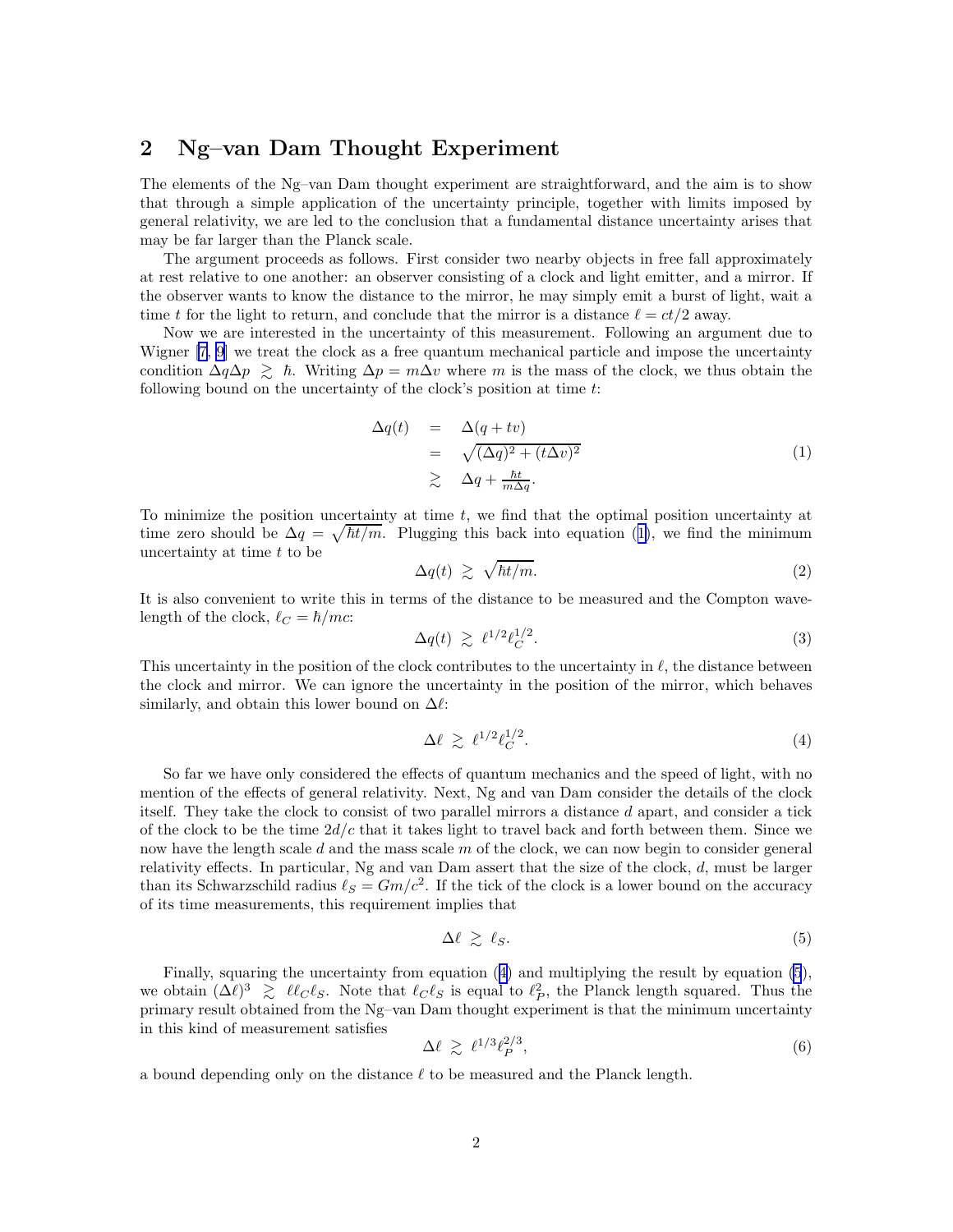Ng and van Dam have suggested that this uncertainty is inherent in any distance measurement, and that it may be apparent in the latest generation of interferometers designed for detecting gravitational waves. As explained in Section 3, we believe that this conclusion is unwarranted, and that changes in the details of the clock used in the thought experiment will have an effect on the final uncertainty result, and thus lead to a breakdown of the Ng–van Dam uncertainty as a fundamental property of distance measurement.

Before turning to this we should comment a bit on the Wigner clock thought experiment. Our derivation of equation [\(2](#page-1-0)) is rigorous if in the second step we assume that the fluctuations in q and p are uncorrelated, or more precisely, that the expectation value  $\langle pq + qp \rangle$  equals  $2\langle p \rangle \langle q \rangle$ . This is true if, for example, the wavefunction for the clock's center of mass is initially Gaussian. If we allowed the wavefunction to be arbitrary, we could arrange for  $\Delta q(t)$  to be arbitarily small at some chosen time t, simply by taking a wavefunction close to a delta function at time t and evolving it backwards to get the wavefunction at time zero. However, for our purposes this counts as 'cheating', since we can only reduce  $\Delta q(t)$  arbitrarily this way if we already know the time t that is to be measured.

# 3 A Modified Thought Experiment

As was pointed out by Adler, Nemenman, Ovenduin, and Santiago[[2\]](#page-4-0), the result of the above thought experiment is only valid when the clock evolves according to the free Schrödinger equation, and this need not be the case. Ng and van Dam[[6\]](#page-4-0) have, in turn, asserted that if the clock is bound through some potential, then it must be bound to something, and that this something can then be considered as a part of the clock. We will explore this line of reasoning through a specific example, and argue that attaching the clock to an external object does indeed affect the final uncertainty result.

For simplicity, let us take the clock to be attached to one end of a rod in free fall. We assume this rod has equilibrium length x, elastic constant Y, and mass  $m$ . We take the mass of the clock to be negligible compared to m. It is thus the rod's mass, rather than that of the clock, which limits the spreading of the clock's wavefunction with the passage of time. By making  $m$  large we can make this spread as slow as we like. However, special relativity puts a bound on the elastic constant  $Y$ . since a very rigid medium would allow sound waves to propagate with speed greater than that of light. This means that the ends of the rod will undergo zero-point fluctuations which also contribute to the uncertainty of any position we measure using the clock.

To calculate these, recall that the speed of sound along the rod will be  $\sqrt{Y x/m}$ . Since this must be less than  $c$ , we have

$$
Y \le mc^2/x. \tag{7}
$$

Now, a one-dimensional rod with one end attached to an immovable wall can perform oscillations about its equilibrium length x exactly as a harmonic oscillator with spring constant  $k = Y/x$  and oscillator mass  $m_{osc} = m/3$ . Thus, a rod in space will have a mode of oscillation that allows each end to perform harmonic oscillations about its respective equilibrium position with equivalent spring constant  $k = 2Y/x$  and oscillator mass  $m_{osc} = m/6$ . Treating the problem quantum-mechanically, the ground state of such an oscillator has position uncertainty

$$
\Delta x = \sqrt{\frac{\hbar}{2(km_{osc})^{1/2}}} = \sqrt{\frac{\hbar}{2} \left(\frac{3x}{mY}\right)^{1/2}}
$$
\n(8)

Using equation (7) and dropping factors of order unity, we obtain

$$
\Delta x \simeq \sqrt{\hbar x/mc} \tag{9}
$$

There are other states where  $\Delta x$  is smaller at one moment, but not for the entire duration of the experiment, at least if the rod's period of oscillation is short compared to the time  $t$  which the clock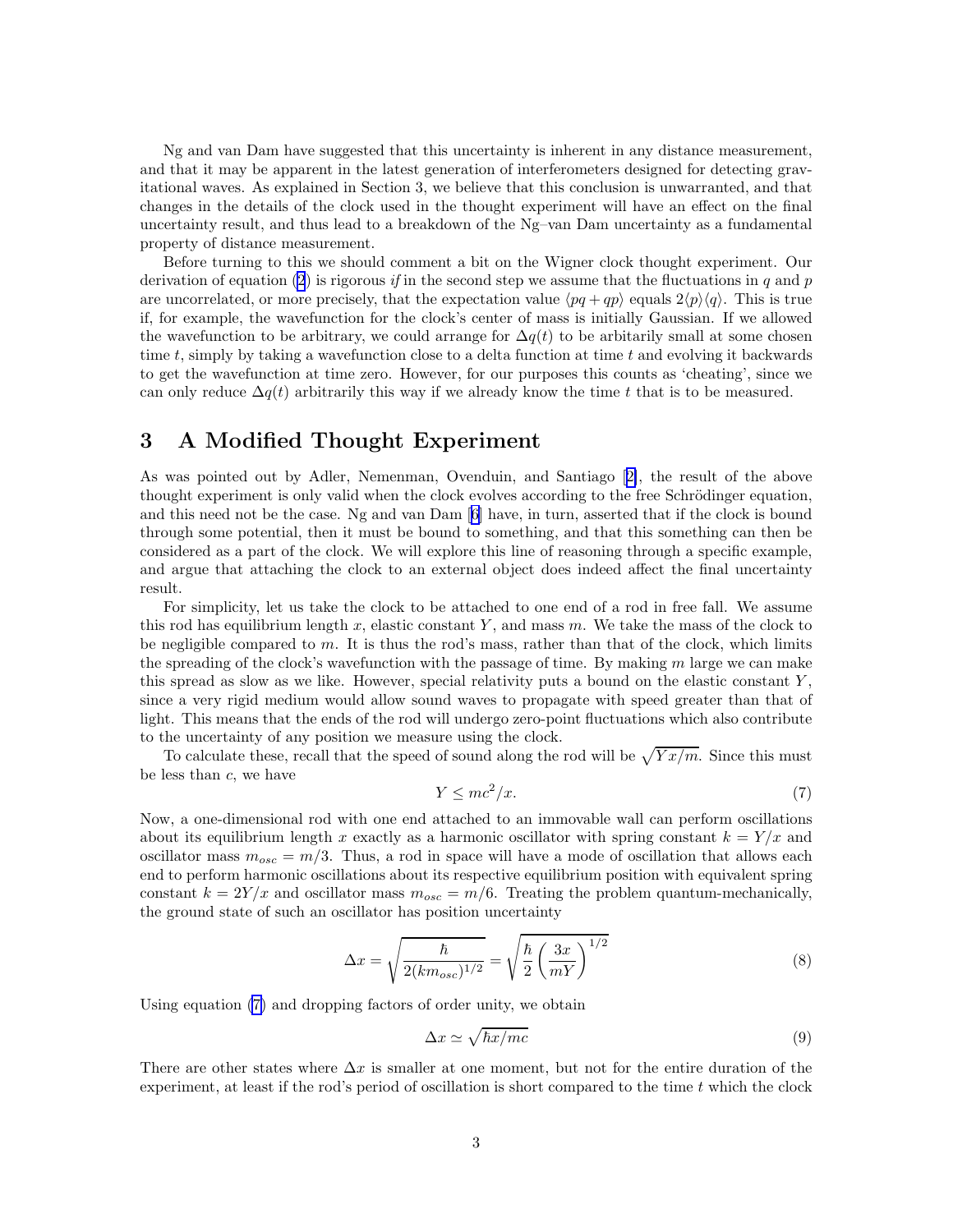is to measure — and if it were not, the rod would fail to slow the spread of the clock's wavefunction. We may thus take this value of  $\Delta x$  as an approximate lower bound on the uncertainty of the clock's position with respect to rod's center of mass. In terms of the Compton wavelength of the rod, it follows that

$$
\Delta x \geq x^{1/2} \ell_C^{1/2}.\tag{10}
$$

The rod's center of mass will also have an uncertainty in its position, given by equation([3\)](#page-1-0). Both this and  $\Delta x$  will contribute to the uncertainty of any distance we measure by sending a burst of light from the clock and measuring the time it takes for the light to return. Assuming these uncertainties are uncorrelated, we obtain

$$
\Delta \ell \, \gtrsim \, (\ell^{1/2} + x^{1/2}) \, \ell_C^{1/2}.\tag{11}
$$

Next we must rethink the requirements imposed by general relativity on the clock–rod system. The requirement made in the original Ng–van Dam thought experiment was that the clock must be larger than its own Schwarzschild radius. While this is still true, it is not important now, since we no longer need the clock to be heavy to prevent its wave function from spreading with time. Instead, the important relativity consideration is that the rod be longer than its Schwarzschild radius:

$$
x \ge \ell_S \tag{12}
$$

Although we do not have spherical symmetry in this example, the Schwarzschild radius remains useful as a quick and dirty estimate of the length scale at which the rod would collapse to form a black hole. Indeed, the 'hoop conjecture'[[8\]](#page-4-0) says roughly that any system compressed within its Schwarzschild radius must give rise to a singularity.

Plugging this lower bound on  $x$  into equation (10), we obtain

$$
\Delta \ell \ge (\ell^{1/2} + \ell_S^{1/2}) \ell_C^{1/2}.
$$
\n(13)

We can minimize this uncertainty by making the rod very heavy, so that  $\ell_{\mathcal{C}} \to 0$ , leaving us with

$$
\Delta \ell \geq \ell_P. \tag{14}
$$

It is interesting to compare this argument to that given by Ng and van Dam. First, unlike their argument, ours does not assume any limitation on the clock's accuracy solely due to its size. Second, while their result was obtained by multiplying two independent lower bounds on  $\Delta \ell$ , one from quantum mechanics and the other from general relativity, ours arises from an interplay between competing effects. On the one hand, we wish to make the rod as heavy as possible to minimize the quantum-mechanical spreading of its center of mass. To prevent it from becoming a black hole, we must also make it very long. On the other hand, as it becomes longer, the zero-point fluctuations of its ends increase, due to the relativistic limitations on its rigidity. We achieve the best result by making the rod just a bit longer than its own Schwarzschild radius.

We should also mention and rebut a possible objection to our argument. One could try to eliminate the effect of zero-point fluctuations on the position of the clock by attaching the clock to the midpoint of the rod rather than the end. This would indeed eliminate the effect of the vibrational mode we have been considering. However, there are other modes in which the midpoint of the rod oscillates. If we take these into account, some of the numbers in our formulas change, but we again find that  $\Delta \ell$  is greater than  $\ell_P$  times some constant of order unity.

# 4 Conclusions

It appears that by attaching the clock used in the Ng–van Dam thought experiment to a heavy object, the surprisingly large uncertainties arising in distance measurements can be avoided. It is